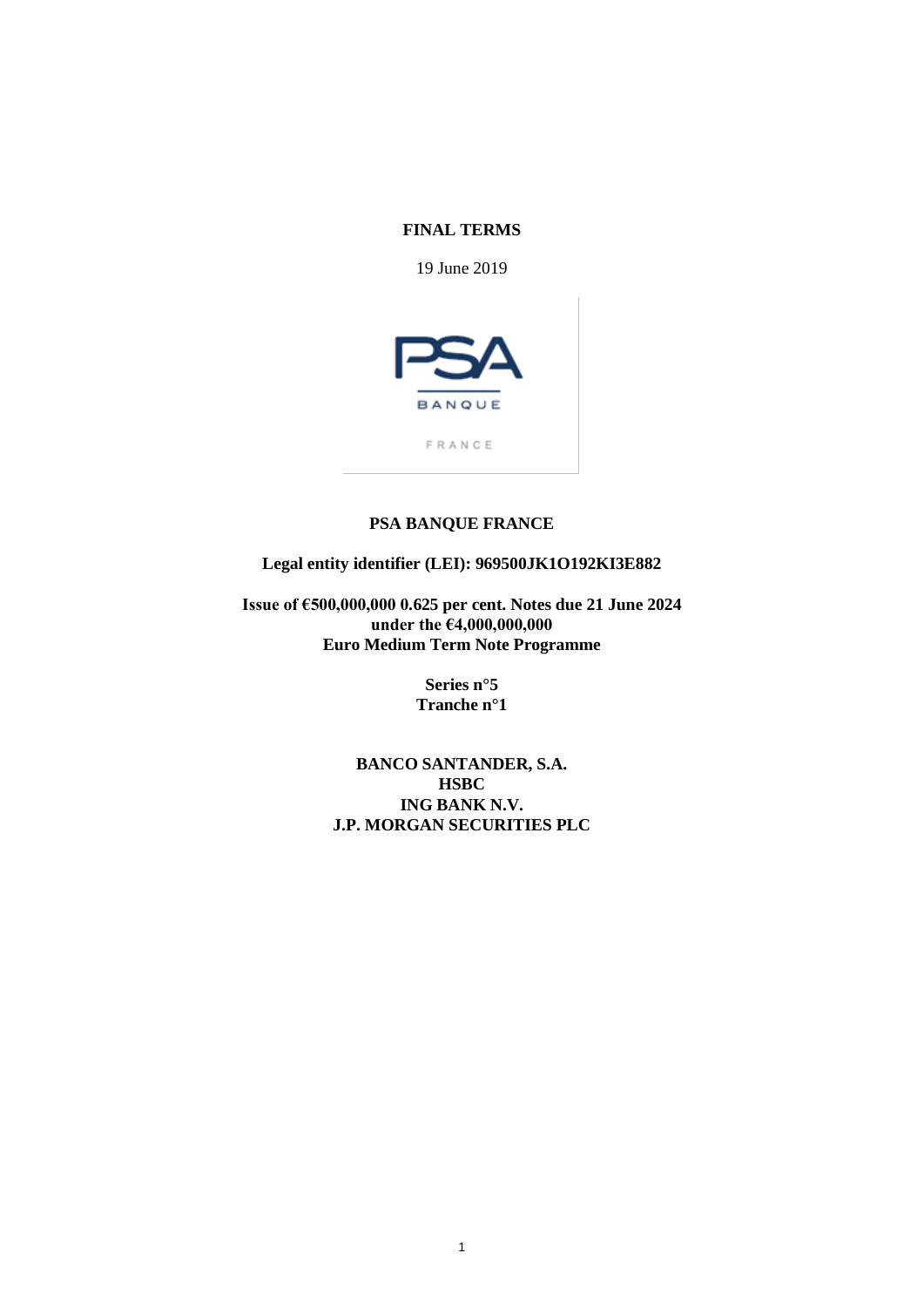**PRIIPs Regulation/PROHIBITION OF SALES TO EEA RETAIL INVESTORS** – The Notes are not intended to be offered, sold or otherwise made available to and should not be offered, sold or otherwise made available to any retail investor in the European Economic Area (**EEA**). For these purposes, a retail investor means a person who is one (or more) of: (i) a retail client as defined in point (11) of Article 4(1) of Directive 2014/65/EU (as amended, **MiFID II**); or (ii) a customer within the meaning of Directive 2002/92/EC (as amended, the **Insurance Mediation Directive**), where that customer would not qualify as a professional client as defined in point (10) of Article 4(1) of MiFID II. Consequently no key information document required by Regulation (EU) No 1286/2014 (as amended, the **PRIIPs Regulation**) for offering or selling the Notes or otherwise making them available to retail investors in the EEA has been prepared and therefore offering or selling the Notes or otherwise making them available to any retail investor in the EEA may be unlawful under the PRIIPS Regulation.

**MIFID II product governance / Professional investors and ECPs only target market** – Solely for the purposes of each manufacturer's product approval process, the target market assessment in respect of the Notes, taking into account the five categories referred to in item 18 of the Guidelines published by ESMA on 5 February 2018, has led to the conclusion that: (i) the target market for the Notes is eligible counterparties and professional clients only, each as defined in MiFID II; and (ii) all channels for distribution of the Notes to eligible counterparties and professional clients are appropriate. Any person subsequently offering, selling or recommending the Notes (a **distributor**) should take into consideration the manufacturers' target market assessment; however, a distributor subject to MiFID II is responsible for undertaking its own target market assessment in respect of the Notes (by either adopting or refining the manufacturers' target market assessment) and determining appropriate distribution channels.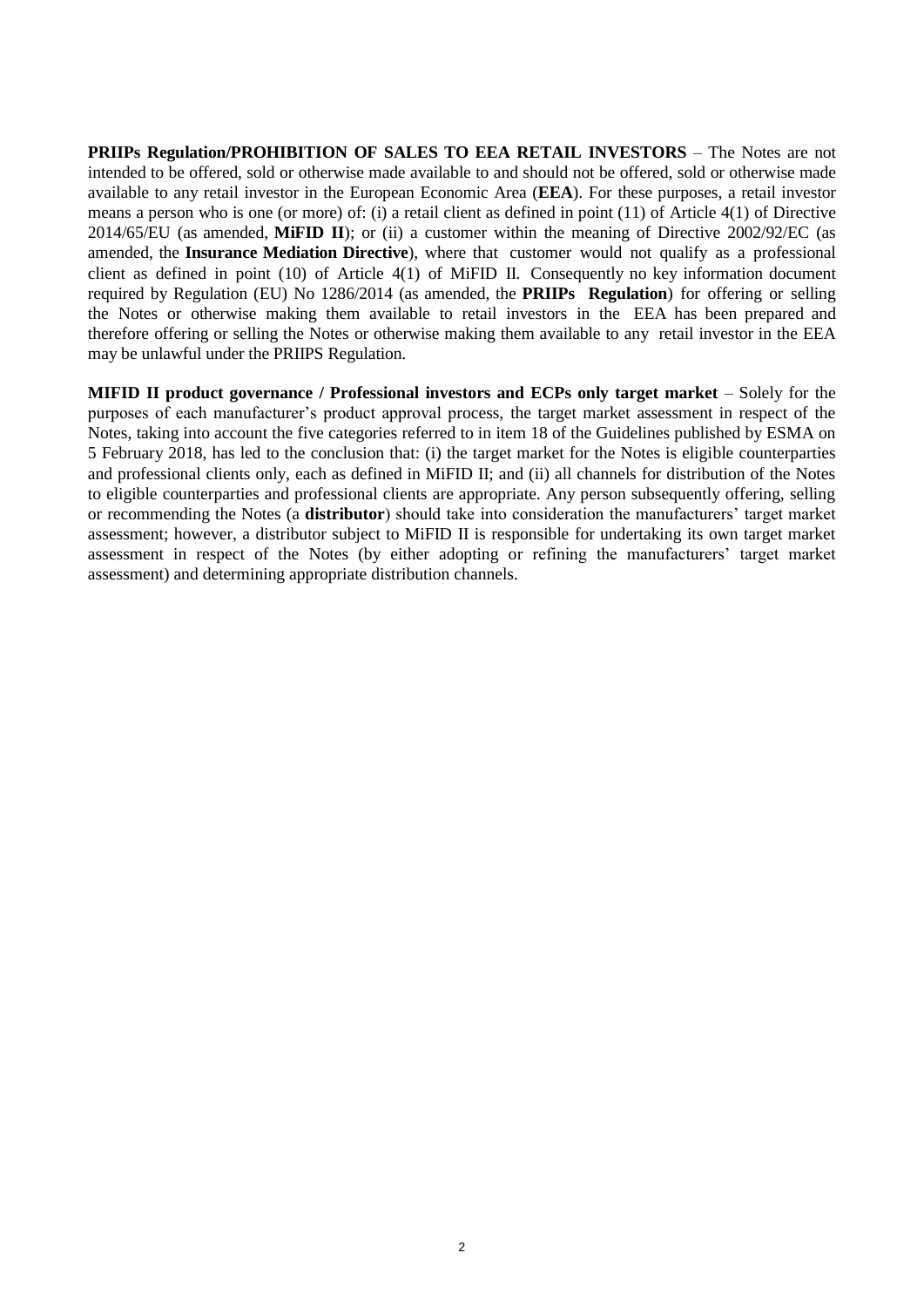#### **PART A – CONTRACTUAL TERMS**

Terms used herein shall be deemed to be defined as such for the purposes of the Conditions set forth in the Base Prospectus dated 3 August 2018, which received visa number 18-360 from the *Autorité des marchés financiers* (**AMF**) on 3 August 2018 and the supplements to it dated 7 November 2018, 4 January 2019, 2 April 2019 and 6 June 2019, respectively, which together constitute a base prospectus for the purposes of the Prospectus Directive (the **Base Prospectus**). This document constitutes the Final Terms of the Notes described herein for the purposes of Article 5.4 of the Prospectus Directive and must be read in conjunction with the Base Prospectus. Full information on the Issuer and the offer of the Notes is only available on the basis of the combination of these Final Terms and the Base Prospectus. The Base Prospectus and these Final Terms have been published on the AMF website at www.amf-france.org and on the website of the Issuer (www.psa-banque-france.com).

| 1. | Issuer:                                |                                                                                                  | PSA BANQUE FRANCE                                                                                                                                                                    |
|----|----------------------------------------|--------------------------------------------------------------------------------------------------|--------------------------------------------------------------------------------------------------------------------------------------------------------------------------------------|
| 2. | Series Number:<br>(a)                  |                                                                                                  | 5                                                                                                                                                                                    |
|    | (b)                                    | Tranche Number:                                                                                  | $\mathbf{1}$                                                                                                                                                                         |
|    | (c)                                    | Date on which the Notes will be<br>consolidated and form a single<br>Series:                     | Not Applicable                                                                                                                                                                       |
| 3. |                                        | Specified Currency:                                                                              | Euro                                                                                                                                                                                 |
| 4. | <b>Aggregate Nominal Amount:</b>       |                                                                                                  |                                                                                                                                                                                      |
|    | (a)                                    | Series:                                                                                          | €500,000,000                                                                                                                                                                         |
|    | (b)                                    | Tranche:                                                                                         | €500,000,000                                                                                                                                                                         |
| 5. | <b>Issue Price:</b>                    |                                                                                                  | 99.428 per cent. of the Aggregate Nominal Amount                                                                                                                                     |
| 6. | <b>Specified Denominations:</b><br>(a) |                                                                                                  | €100,000 and integral multiples of €1,000 in excess<br>thereof up to and including $£199,000$ . No Notes in<br>definitive form will be issued with a denomination<br>above €199,000. |
|    | (b)                                    | Calculation Amount (in relation to<br>calculation of interest in global form<br>see Conditions): | €1,000                                                                                                                                                                               |
| 7. | (a)                                    | <b>Issue Date:</b>                                                                               | 21 June 2019                                                                                                                                                                         |
|    | (b)                                    | <b>Interest Commencement Date:</b>                                                               | <b>Issue Date</b>                                                                                                                                                                    |
| 8. | <b>Maturity Date:</b>                  |                                                                                                  | 21 June 2024                                                                                                                                                                         |
| 9. | <b>Interest Basis:</b>                 |                                                                                                  | 0.625 per cent. per annum Fixed Rate<br>(see paragraph 14 below)                                                                                                                     |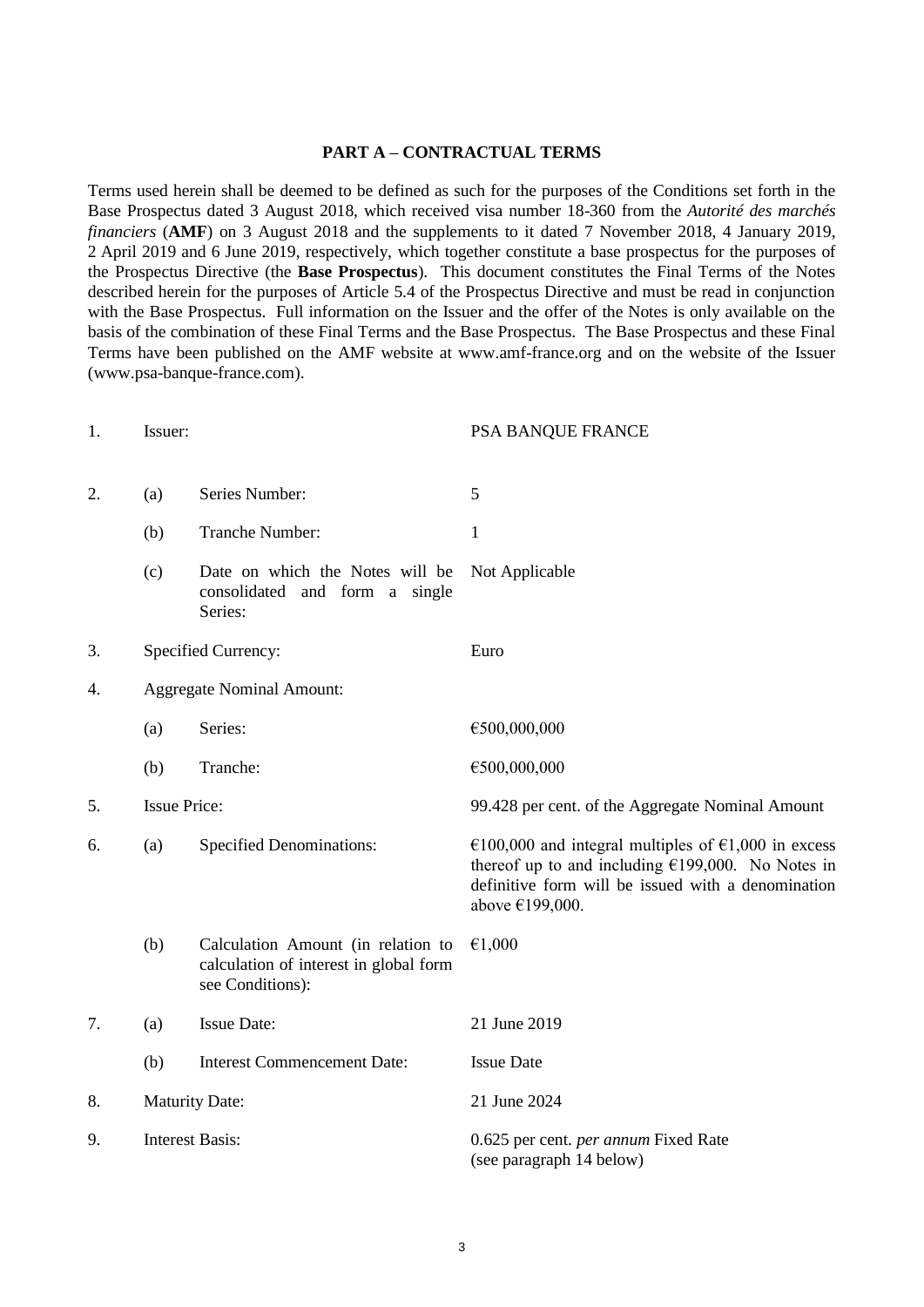| 10. | <b>Redemption Basis:</b>                                            | Subject to any purchase and cancellation or early<br>redemption, the Notes will be redeemed on the<br>Maturity Date at 100 per cent. of their nominal<br>amount                          |
|-----|---------------------------------------------------------------------|------------------------------------------------------------------------------------------------------------------------------------------------------------------------------------------|
| 11. | Put/Call Options:                                                   | <b>Issuer Call</b><br>Make-Whole Call<br>(see paragraphs 18 and 19 below)                                                                                                                |
| 12. | corporate authorisations<br>Dates of<br>issuance of Notes obtained: | for Resolution of the Board of Directors (Conseil<br><i>d'administration</i> ) of the Issuer dated 27 June 2018<br>and a <i>Décision d'émission d'obligations</i> dated 13<br>June 2019. |
| 13. | Status of the Notes:                                                | <b>Senior Preferred Notes</b>                                                                                                                                                            |

# **PROVISIONS RELATING TO INTEREST (IF ANY) PAYABLE**

| 14. |                                                                                                                                                                                         | <b>Fixed Rate Note Provisions</b>                                                                                                      | Applicable                                                                                    |
|-----|-----------------------------------------------------------------------------------------------------------------------------------------------------------------------------------------|----------------------------------------------------------------------------------------------------------------------------------------|-----------------------------------------------------------------------------------------------|
|     | (a)                                                                                                                                                                                     | Rate of Interest:                                                                                                                      | 0.625 per cent. per annum payable in arrear on each<br><b>Interest Payment Date</b>           |
|     | (b)<br><b>Interest Payment Dates:</b>                                                                                                                                                   |                                                                                                                                        | 21 June in each year from and including 21 June<br>2020 up to and including the Maturity Date |
|     | (c)                                                                                                                                                                                     | Fixed Coupon Amount for Notes in<br>definitive form (and in relation to<br><b>Notes</b><br>in<br>global<br>form<br>see<br>Conditions): | $6.25$ per Calculation Amount                                                                 |
|     | (d)<br>Broken Amount(s) for Notes in Not Applicable<br>definitive form (and in relation to<br><b>Notes</b><br>global<br>form<br>in<br>see<br>Conditions):<br>Day Count Fraction:<br>(e) |                                                                                                                                        |                                                                                               |
|     |                                                                                                                                                                                         |                                                                                                                                        | Actual/Actual (ICMA)                                                                          |
|     | (f)                                                                                                                                                                                     | Determination Date(s):                                                                                                                 | 21 June in each year                                                                          |
| 15. | <b>Floating Rate Note Provisions</b>                                                                                                                                                    |                                                                                                                                        | Not Applicable                                                                                |
| 16. | Zero Coupon Note Provisions                                                                                                                                                             |                                                                                                                                        | Not Applicable                                                                                |
|     |                                                                                                                                                                                         | PROVISIONS RELATING TO REDEMPTION                                                                                                      |                                                                                               |
| 17  |                                                                                                                                                                                         | Notice periods for Condition 6.2 Minimum period: 30 days                                                                               |                                                                                               |

| $\frac{1}{2}$ | <b>NOLICE</b> | $perious$ for Condition $O(Z)$ Minimum period: 50 days<br>Redemption for tax reasons: | Maximum period: 60 days                                                           |
|---------------|---------------|---------------------------------------------------------------------------------------|-----------------------------------------------------------------------------------|
| 18.           | Issuer Call:  |                                                                                       | Applicable                                                                        |
|               | (a)           | <b>Optional Redemption Dates:</b>                                                     | Any day from and including 21 March 2024 up to<br>but excluding the Maturity Date |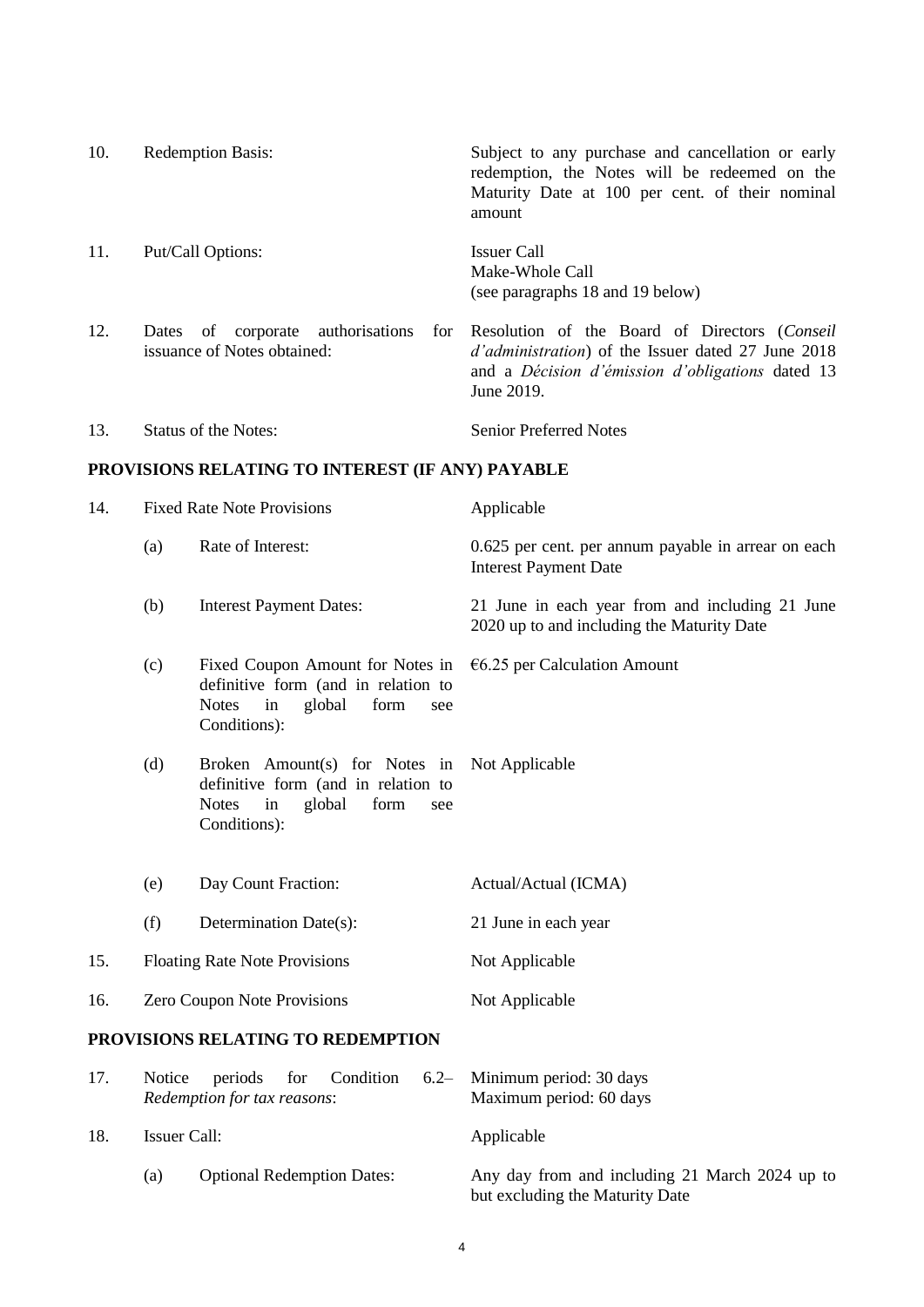|     | (b)<br><b>Optional Redemption Amount:</b> |                                                                                                                        |                        | $€1,000$ per Calculation Amount |                                                                                                                                     |
|-----|-------------------------------------------|------------------------------------------------------------------------------------------------------------------------|------------------------|---------------------------------|-------------------------------------------------------------------------------------------------------------------------------------|
|     | (c)                                       |                                                                                                                        | If redeemable in part: |                                 |                                                                                                                                     |
|     |                                           | (i)                                                                                                                    | Minimum<br>Amount:     | Redemption                      | Not Applicable                                                                                                                      |
|     |                                           | (ii)                                                                                                                   | Maximum<br>Amount:     | Redemption                      | Not Applicable                                                                                                                      |
|     | (d)                                       |                                                                                                                        | Notice periods:        |                                 | Minimum period: 15 days<br>Maximum period: 30 days                                                                                  |
| 19. |                                           | Make-Whole Call:                                                                                                       |                        |                                 | Applicable                                                                                                                          |
|     | (a)                                       | Make-Whole Redemption Margin:                                                                                          |                        |                                 | $0.200$ per cent.                                                                                                                   |
|     | (b)                                       |                                                                                                                        | Reference Security:    |                                 | $0\%$<br>Federal<br>Government<br>German<br><b>B</b> ond<br>of<br>Bundesrepublik Deutschland due 4 May 2024 (ISIN:<br>DE0001141794) |
|     | (c)                                       |                                                                                                                        | <b>Notice Periods</b>  |                                 | Minimum period: 15 days<br>Maximum period: 30 days                                                                                  |
| 20. |                                           | <b>Investor Put:</b>                                                                                                   |                        |                                 | Not Applicable                                                                                                                      |
| 21. |                                           | <b>Final Redemption Amount:</b>                                                                                        |                        |                                 | $€1,000$ per Calculation Amount                                                                                                     |
| 22. | default:                                  | Early Redemption Amount payable on<br>redemption for tax reasons or on a MREL<br>Disqualification Event or on event of |                        |                                 | $€1,000$ per Calculation Amount                                                                                                     |

## **GENERAL PROVISIONS APPLICABLE TO THE NOTES**

23. Form of Notes:

|     | (a) | Form:                                  | Temporary Global Note exchangeable for a        |
|-----|-----|----------------------------------------|-------------------------------------------------|
|     |     |                                        | Permanent Global Note which is exchangeable for |
|     |     |                                        | Definitive Notes upon an Exchange Event         |
|     | (b) | New Global Note:                       | <b>Yes</b>                                      |
| 24. |     | <b>Additional Financial Centre(s):</b> | Not Applicable                                  |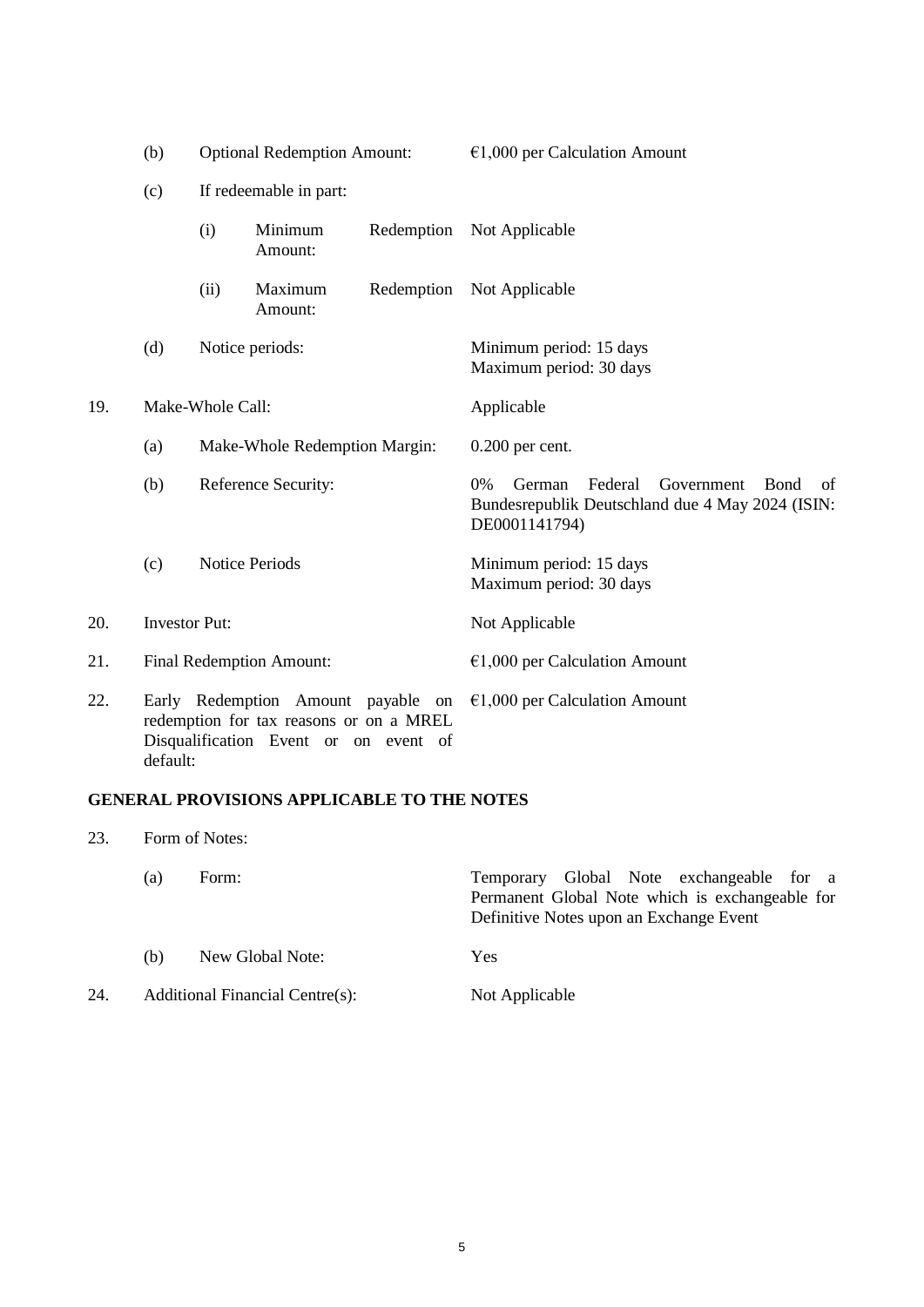Talons for future Coupons to be attached to No 25. Definitive Notes:

Signed on behalf of PSA BANQUE FRANCE:

By: Jean Paul DUPARC<br>Chief Executive Officer Duly authorised

By: Christophe BLANCAL<br>Head of Treasury and Financing Duly authorised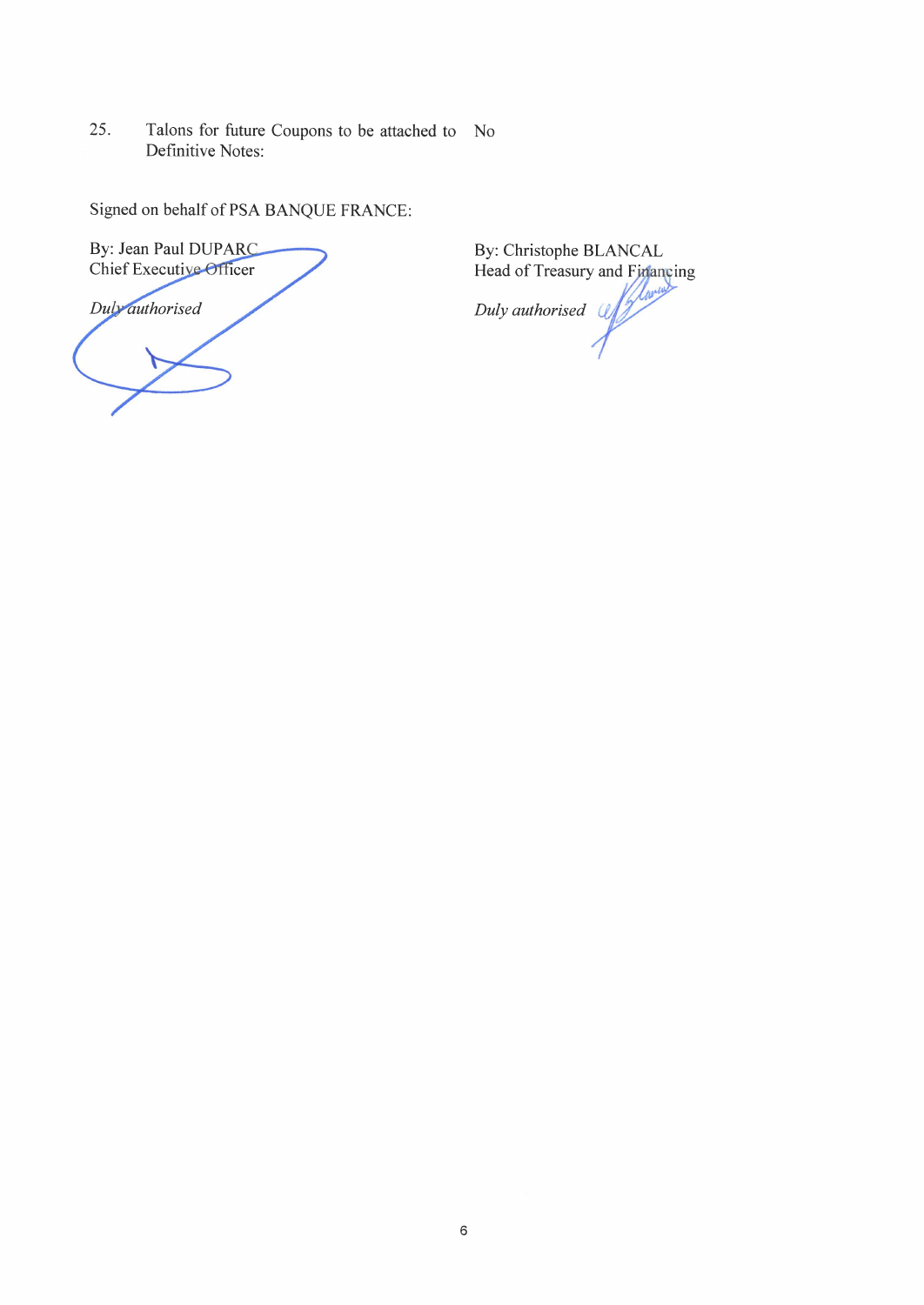#### **PART B – OTHER INFORMATION**

### **1. LISTING AND ADMISSION TO TRADING**

| (i)   | Listing               | Euronext Paris S.A.                                                                                                                                                         |
|-------|-----------------------|-----------------------------------------------------------------------------------------------------------------------------------------------------------------------------|
| (ii)  | Admission to trading  | Application is expected to be made by the Issuer (or<br>on its behalf) for the Notes to be admitted to trading<br>on the regulated market with effect from 21 June<br>2019. |
| (iii) | admission to trading: | Estimate of total expenses related to $\epsilon$ 9,300 (including $\epsilon$ 5,000 of AMF expenses)                                                                         |

## **2. RATINGS**

Ratings: The Notes to be issued are expected to be rated A3 by Moody's Investors Service Ltd (**Moody's**) and BBB+ by S&P Global Ratings Europe Limited (**S&P**).

> Each of Moody's and S&P is established in the European Union and is registered under Regulation (EC) No. 1060/2009 (as amended) (the **CRA Regulation**)

### **3. INTERESTS OF NATURAL AND LEGAL PERSONS INVOLVED IN THE ISSUE**

Save for any fees payable to the Managers, so far as the Issuer is aware, no person involved in the issue of the Notes has an interest material to the offer. The Managers and their affiliates have engaged, and may in the future engage, in investment banking and/or commercial banking transactions with, and may perform other services for, the Issuer and its affiliates in the ordinary course of business.

## **4. YIELD**

Indication of yield: 0.742 per cent. *per annum*

The yield is calculated at the Issue Date on the basis of the Issue Price. It is not an indication of future yield.

## **5. OPERATIONAL INFORMATION**

(i) ISIN: XS2015267953

(ii) Common Code: 201526795

(iii) Any clearing system(s) other than Euroclear and Clearstream and the relevant identification number(s): Not Applicable